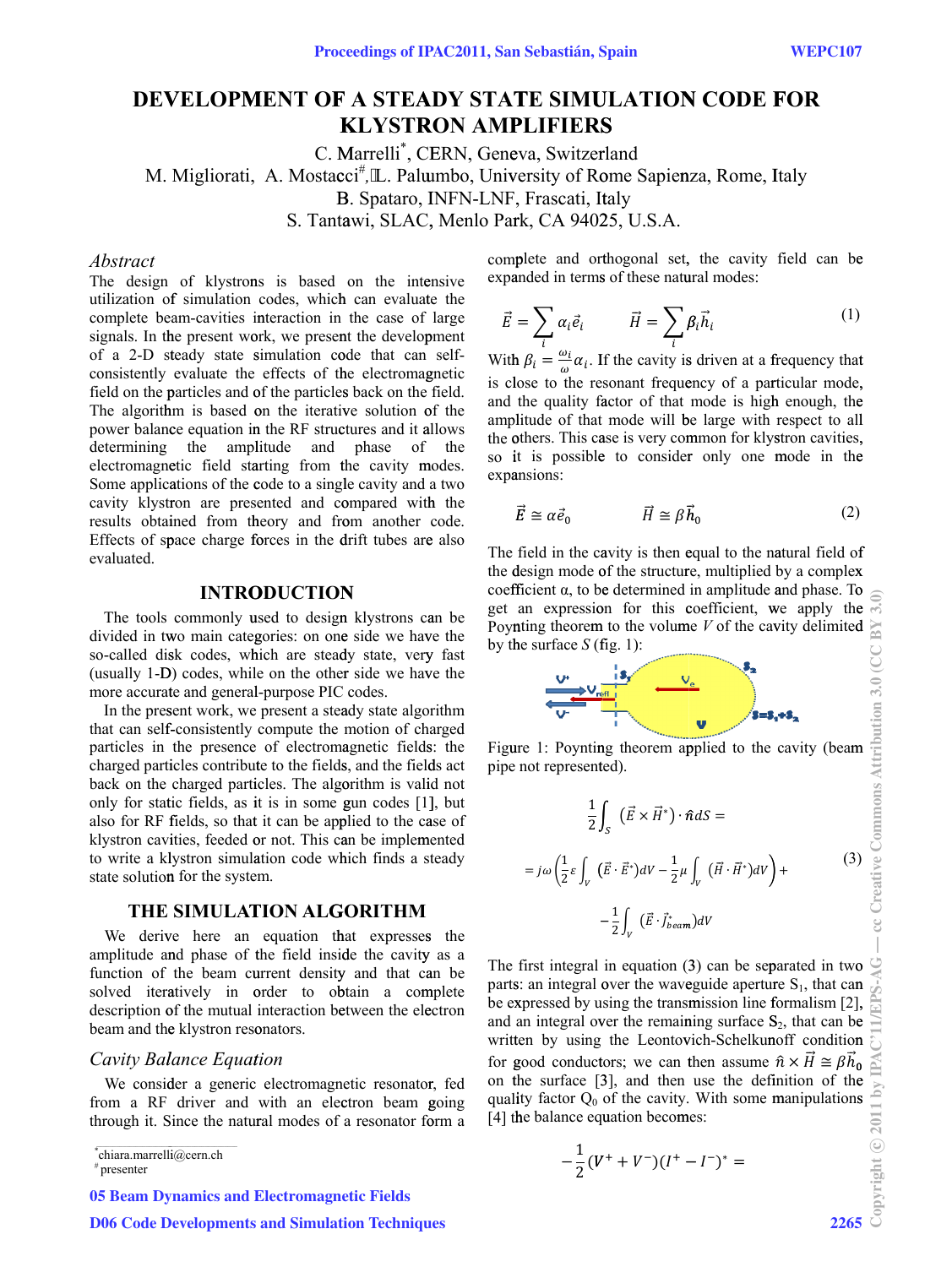$$
= -(1+j)\frac{\omega_0}{Q_0}|\beta|^2 u + j\omega|\alpha|^2 u\delta +
$$
  

$$
-\frac{1}{2}\int_V (\vec{E}\cdot\vec{J}_{beam}^*)dV
$$
 (4)

Where  $\delta = \frac{\omega}{\omega_0} - \frac{\omega_0}{\omega}$  and  $u = \frac{1}{2} \varepsilon \int_V (\vec{e}_0 \cdot \vec{e}_0$  $\int_V (\vec{e}_0 \cdot \vec{e}_0)^* dV$ . The left side of eq.  $(4)$  contains the power flowing across the waveguide aperture; the incoming wave can be written in terms of the input power  $V^+ = \sqrt{2Z_0 P_{IN}} e^{j\phi^+}$ , while the outcoming wave can be expressed as  $V^- = -V^+ + V^e$ , where  $V^e$  is the wave emitted from the cavity. Its amplitude depends only on the stored energy, while its phase can be expressed as a function of the phase of the incoming field,  $V^+$  if there is no beam; if there is also the beam, it depends also on the phase of the field inside the cavity (i.e., on the phase of  $\alpha$ ). We then have the final equation for the complex coefficient  $\alpha$ :

$$
\alpha^* = \frac{2\sqrt{\frac{\omega_0 u P_{IN}}{Q_{ext}}} e^{-\int \left(\phi^+ + \arctan\left(\frac{\left(\frac{\omega_0}{\omega}\right)^2 - Q_0 \delta}{Q_0 - Q_{ext}\left(\frac{\omega_0}{\omega}\right)^2}\right)\right)}}{\omega_0 u \left(\frac{1}{Q_{ext}} + \frac{\left(\frac{\omega_0}{\omega}\right)^2}{Q_0} + j\left(\frac{\left(\frac{\omega_0}{\omega}\right)^2}{Q_0} - \delta\right)\right)}
$$
(5)

$$
-\frac{\frac{1}{2}\int_{V}(\vec{E}\cdot\vec{J}_{beam}^{*})dV}{\omega_{0}u\left(\frac{1}{Q_{ext}}+\frac{(\frac{\omega_{0}}{\omega})^{2}}{Q_{0}}+j\left(\frac{(\frac{\omega_{0}}{\omega})^{2}}{Q_{0}}-\delta\right)\right)}
$$

The first term in equation (5) is due to the input power coming from the waveguide, and it is obviously different from zero only for the case of the klystron input cavity. The last integral represents the interaction between the cavity field and the beam current density. This current can be written as the sum of the N individual electron currents, so that we get, after some manipulations, the final expression of the coefficient:

$$
\alpha^* = \frac{2\sqrt{\frac{\omega_0 u P_{IN}}{Q_{ext}}} e^{-\int \left(\phi^+ + \arctan\left(\frac{\left(\frac{\omega_0}{\omega}\right)^2 - Q_0 \delta}{Q_0 - Q_{ext}\left(\frac{\omega_0}{\omega}\right)^2}\right)\right)}}{\omega_0 u \left(\frac{1}{Q_{ext}} + \frac{\left(\frac{\omega_0}{\omega}\right)^2}{Q_0} + j\left(\frac{\left(\frac{\omega_0}{\omega}\right)^2}{Q_0} - \delta\right)\right)} + \frac{1}{Q_0}
$$
\n(6)

$$
-\frac{\frac{1}{T}\left(\sum_{i=1}^{N}q_{i}\int_{0}^{L}\vec{e}_{0}^{*}(\rho_{i}(z),t_{i}(z),z)\cdot\frac{\vec{v}_{i}(t_{i}(z))}{v_{zi}(t_{i}(z))}dz\right)^{2}}{\omega_{0}u\left(\frac{1}{Q_{ext}}+\frac{\left(\frac{\omega_{0}}{\omega}\right)^{2}}{Q_{0}}+j\left(\frac{\left(\frac{\omega_{0}}{\omega}\right)^{2}}{Q_{0}}-\delta\right)\right)}
$$

# *The Simulation Algorithm*

In order to get the value of the field coefficient  $\alpha$  we need to know the positions and the velocities of all the particles along the cavity. This means that we have to solve the relativistic equations of motion for all the *N* particles in presence of the electromagnetic field given by (2). The simulation algorithm is the following:

- 1. Assume an initial value  $\alpha_1$  for the field coefficient;
- 2. Integrate the equations of motion for each particle through the length of the cavity with the field  $\vec{E} = \alpha_1 \vec{e}_0$  and  $\vec{H} = \frac{\omega_0}{\omega} \alpha_1 \vec{h}_0$ , where  $\vec{e}_0$ and  $\vec{h}_0$  can be obtained from an electromagnetic simulation code as the FEM code developed by S. Tantawi;
- 3. Calculate the new value  $\alpha_2$  for the field coefficient through eq. (6);
- 4. If  $\alpha_2 = \alpha_1$  (within a certain tolerance) go to the next step; otherwise assume a new value for  $\alpha_1$ and go to step 2.
- 5. Calculate the steady state solution for the electromagnetic field by eq. (2).

## *Simulations Results*

The routine described in the previous paragraph has been implemented using *Mathematica* [5]. In order to check the self-consistency of the method, the first step has been the simulation of a simple X-band pillbox input cavity (11.424 GHz) with a 100 A-100 KV beam flowing through it. We used, as a first approximation, the analytical field of an ideal cylindrical cavity without beam pipe plus a Brillouin focusing magnetic field, and we neglected the space charge forces between particles.

Fig. 2 shows the outcoming power  $P_{oc} = \frac{1}{2} |V_e - V^+|^2$ as a function of the cavity resonant frequency for an input power of 250 W and an external Q of 95, chosen to minimize reflections. We can see that we have a minimum of the outcoming power from the cavity at 11.450 GHz, slightly above the design frequency, as expected in the presence of the electron beam.



Figure 2: Outcoming power from a pillbox input cavity as a function of resonance frequency (GHz).

The algorithm has then been applied to a cavity with no RF power coming from a driver, like the output cavity of

05 Beam Dynamics and Electromagnetic Fields D06 Code Developments and Simulation Techniques